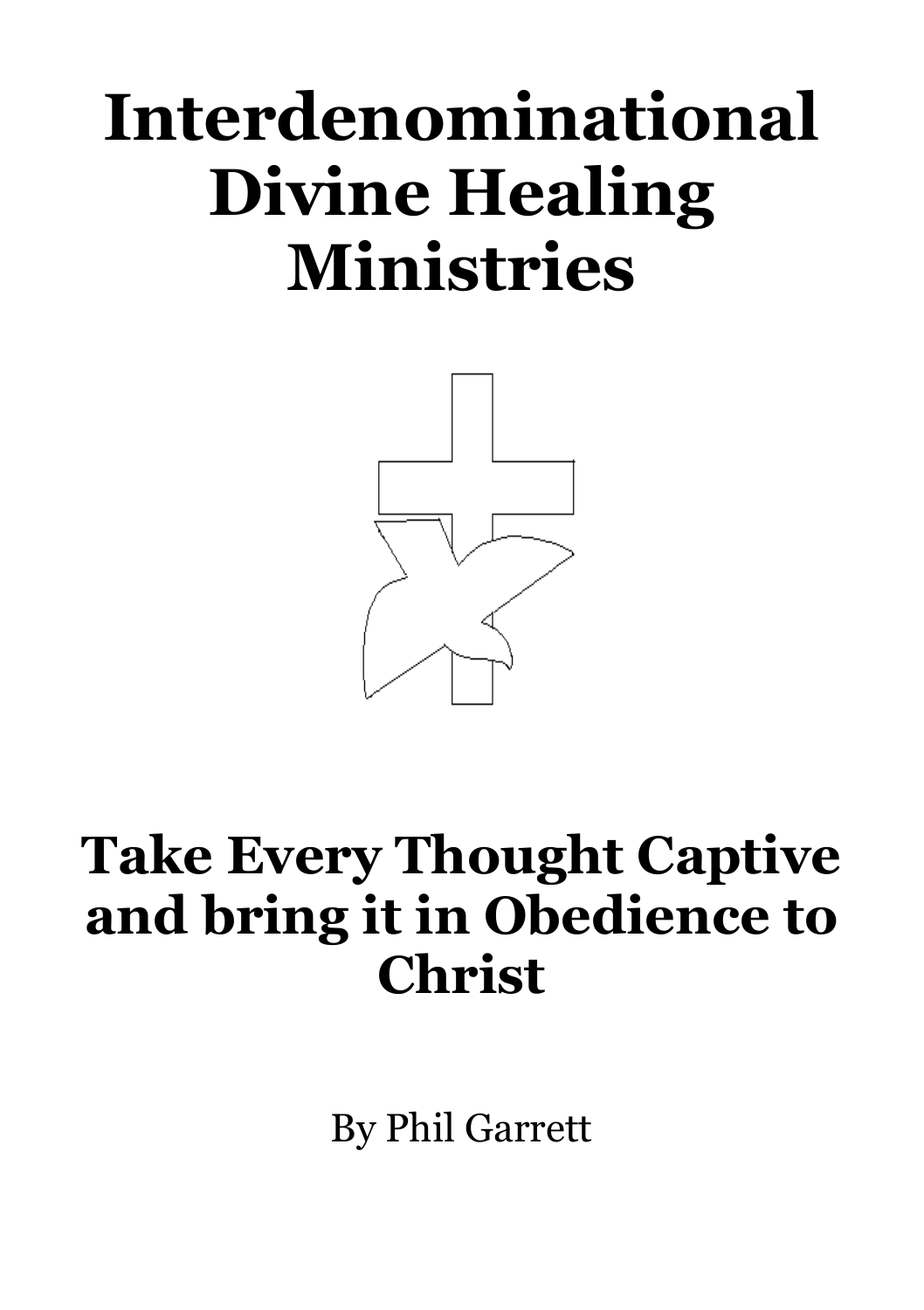St Paul had a wonderful understanding of the problems that we encounter on this journey through life. He recognised our struggle with sin and in his letter to the Romans, he wrote

> *'I don't understand myself at all, for I really want to do what is right, but I don't do it. Instead I do the very thing I hate. I know perfectly well that what I am doing is wrong…. But I can't help myself…. No matter which way I turn, I can't make myself do right. I want to, but I can't…. It seems to be a part of life that when I want to do what is right, I inevitably do what is wrong.'*

> > *Romans* 7:15-21

He goes on to say that the answer to this problem lies in Jesus Christ whose life-giving spirit has freed us from the power of sin that leads to death.

> *'If our sinful nature controls our minds there is death but if the Holy Spirit controls our mind there is life and peace.'*

> > Romans 8:6

St Paul was referring to eternal life here but these words have a very powerful bearing in our daily, day to day life.

If the indwelling Holy Spirit controls our mind bringing life and peace, think what tremendous potential we have here for healing of negative thoughts, ideas and impulses etc in Romans St Paul advises,

> *'…. Let God transform you into a new person by changing the way that you think. Then you will know what God wants you to do and you will know how good and pleasing and perfect His will really is.'*

> > Romans 12: 2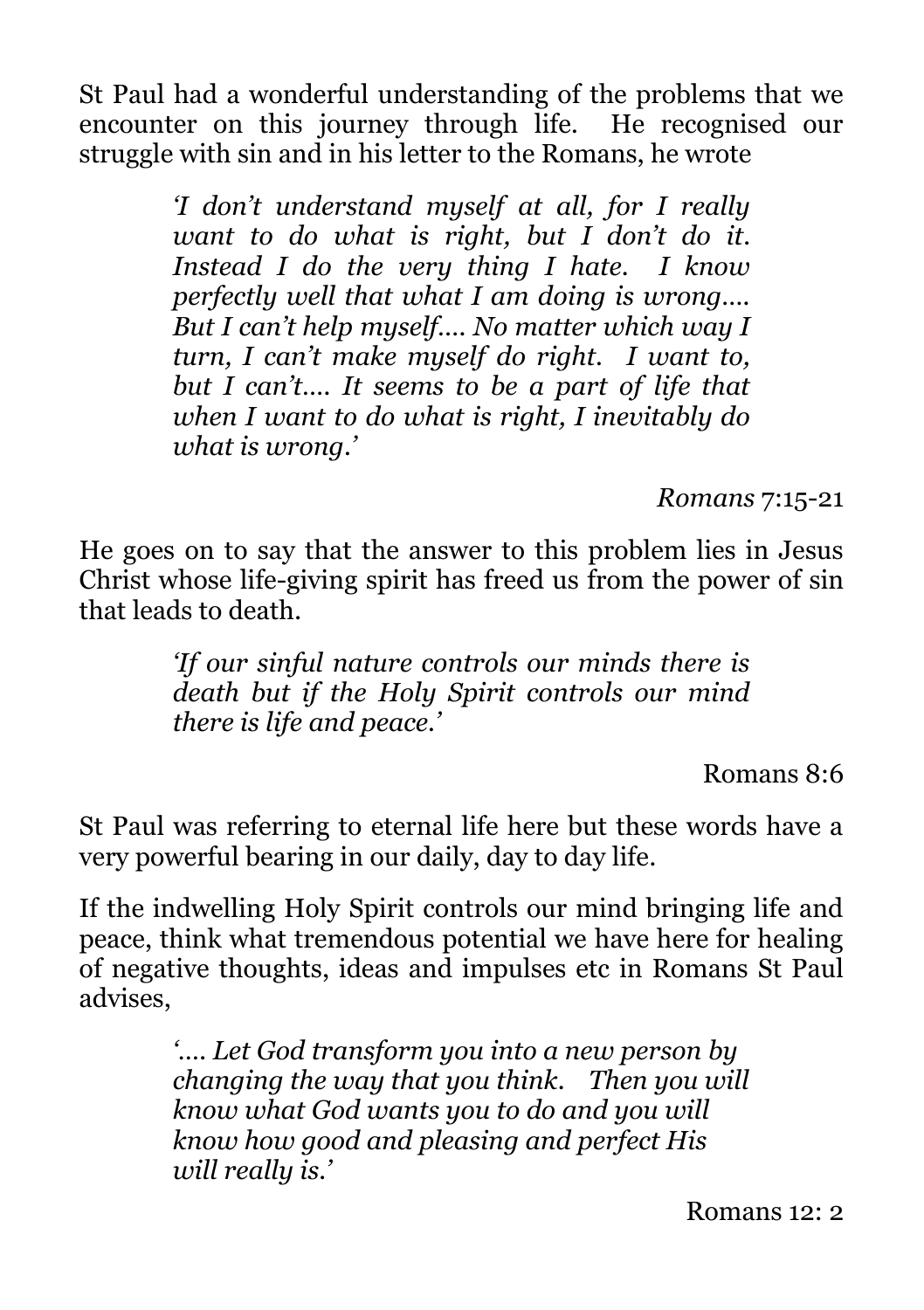'*Even though we live in the world, the war we fight is not of this world and the weapons we use are not earthly weapons, but are weapons with divine power to destroy the devil's strongholds. With these weapons we break down every proud argument that keeps people from knowing God and WE TAKE EVERY THOUGHT CAPTIVE TO OBEY CHRIST'.*

2 Corinthians 10:3-5

Basically, it is our own personal thoughts that we must bring into obedience to Christ before we start thinking about other people. If we act on every impulse that immediately springs into our own minds, without **CHECKING FIRST OF ALL IF THIS THOUGHT IS FROM GOD**, all the enemy has to do is plant a thought or impulse in our mind and we will act on it. In John 10, Jesus tells his disciples that his sheep will follow his voice because they recognise it; they will listen to his voice. Once we recognise Jesus' voice, through the power of His indwelling spirit, we are in a position to be able to check if our thoughts and impulses are from God.

I have experienced the effectiveness of these principles in my own life. I had suffered depression for many years. This led to negative ways of thinking and I didn't even realise that I was doing this, I wasn't used to anything else so when something pessimistic entered my mind I just went along with it.

Once I encountered the living reality of Jesus Christ and His word I was healed of depression and my former way of thinking. Sometimes when I am going through a stressful time or if I am over tired, old ways of thinking try to get back in and influence me but the answers lie in the word of God. Anyone who builds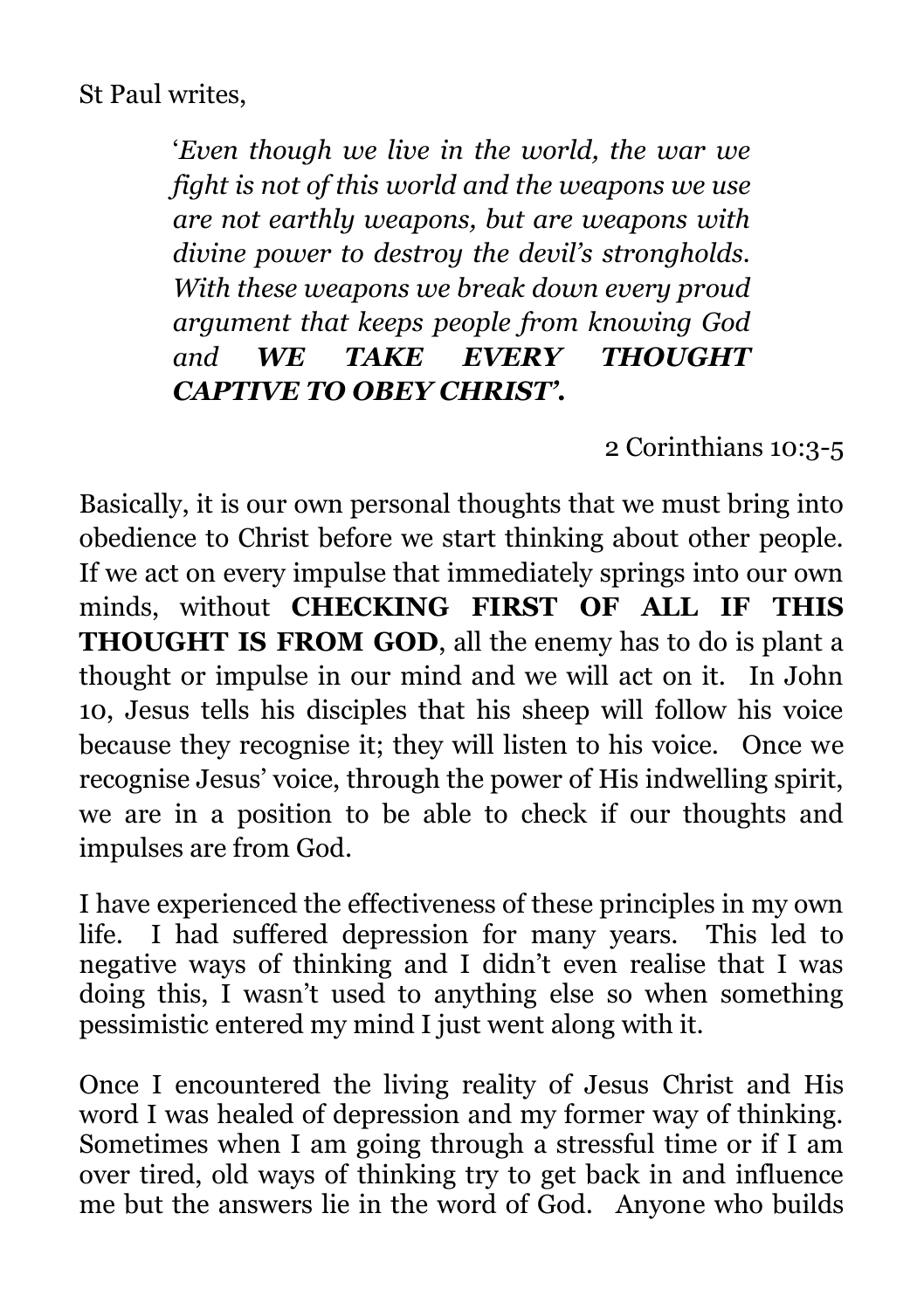his life on the word of God and has faith, their foundation in Christ cannot be destroyed. God told us in Deuteronomy 12:26-27 *'Today I am giving you the choice between a blessing and a curse*'.

Apart from the Holy Spirit in your life the greatest power you possess is the power to choose. You can choose to pray or not to pray, read your Bible and obey God's teaching or not read your Bible and disobey God's teaching. You can choose to believe the nasty, condemning thoughts and lies that come from the devil or you can choose the voice that comes from God, those thoughts that bring life and peace.

God can transform you into a new person by changing the way that you think. If you entrust your life into His hands and trust in His love, if you ask Him he will give you the grace to take your every thought captive and make it obey Him.

Recently, I discovered an even deeper dimension to reinforcing these truths in the words of Jesus in Matthew 16: 19. He said, '*Whatever is bound on earth will be bound in Heaven and whatever is loosed on earth will be loosed in Heaven'.* 

This means that if you bind your mind to the mind of Christ, then the very thoughts, feelings and purposes of His heart would be within your own thoughts.

Again, you can loose all wrong ungodly patterns of thinking, attitudes, ideas and behaviours. You can loose strongholds associated with these things, strongholds that have been justifying and protecting hard feelings against others.

Imagine how much more positive a person you could be and what a blessing you could be to others if the strongholds of unforgiveness, anger, fear and distrust were completely removed from you. We need to stand firm on the truth of God's word because after all, He said '*I'm giving you the keys to the kingdom*'. Do we have the faith to use those keys?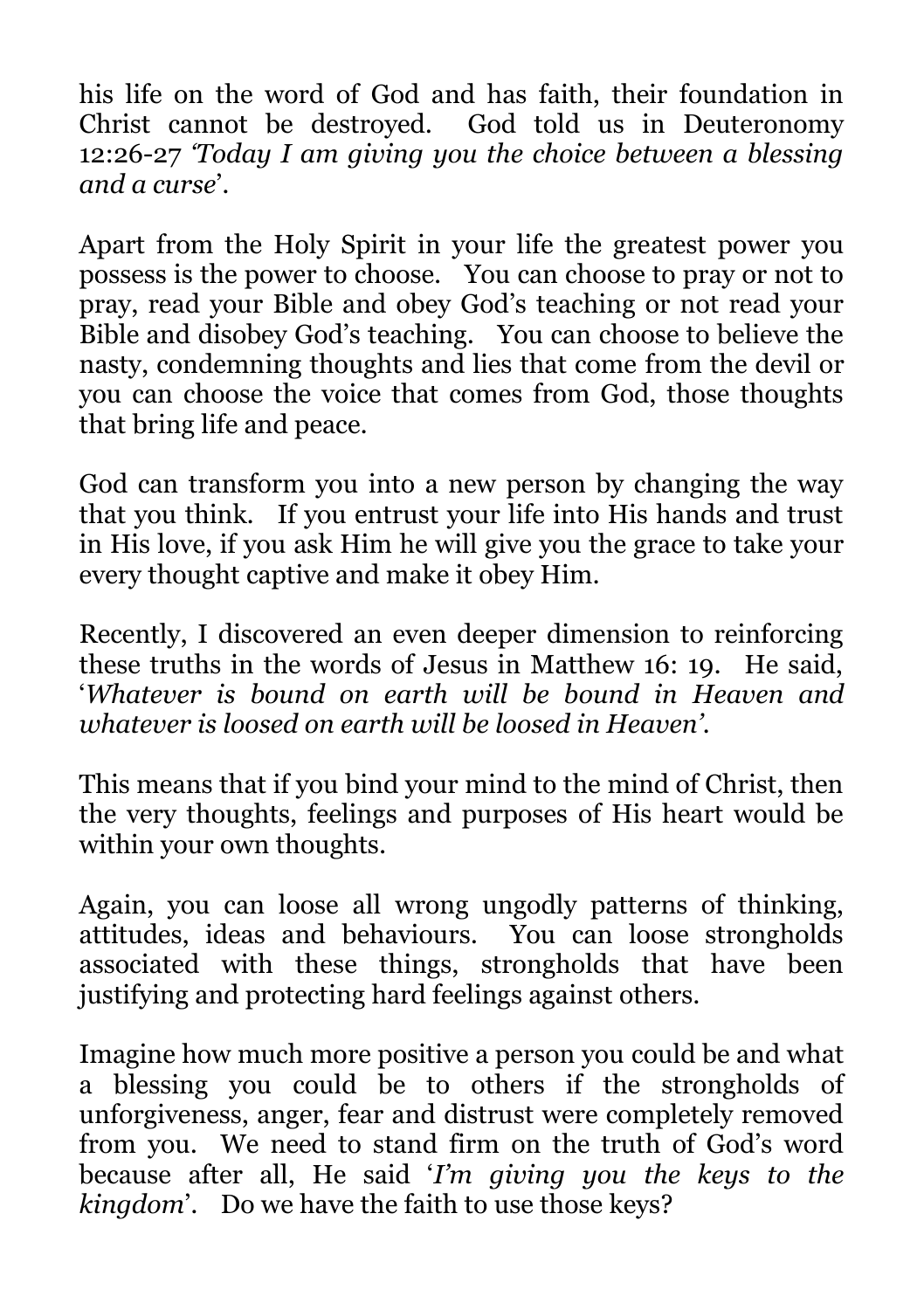If you are struggling with depression in your life that is effected by negative thinking, I would strongly recommend that you consider some of the principles that are outlined above. Reflect on what St Paul wrote in his letter to the Philippians 4:8 '*Fix your thoughts on what is true and honourable and right. Think about things that are excellent and worthy of praise. If you put this into practice then the God of peace will be with you*'. What could be more wonderful, amazing and positive? What could be more healing than the God of peace?

If we're really serious in our desire to overcome the problems that have been mentioned above, including this type of prayer into our daily prayer life it won't take more than a few minutes but the effects will be on-going and life changing. Praying in this way keeps us in harmony with God's will and because we trust in His love we know that He wants a much higher good for us than we could ever imagine. He will always move us towards wholeness if we pray for His will to be done.

- 1. If, after reading the above, you recognize that you have been thinking in negative ways, that is a good place to start. Owning up to our faults shows that we are open to change. We know that negativity is not God's will for us and we are told in Psalm 51:6 that sincerity and truth are what God requires of us, so revealing our feelings and releasing them to God are the first steps to true healing. In Psalm 25:8- 9 we are told that, '*The Lord shows the proper path to those who go astray and He leads the humble in what is right teaching them His way'.* Surely that is what God is doing when we take every thought captive into obedience to Christ?
- 2. If we are really sincere in our desire to change our negative thoughts, we must make a conscious decision, almost like a New Year Resolution, to try our utmost to implement change. God can see right into our hearts and He can see the longing there. We know that He will make us worthy of the life to which He called us and that by His power He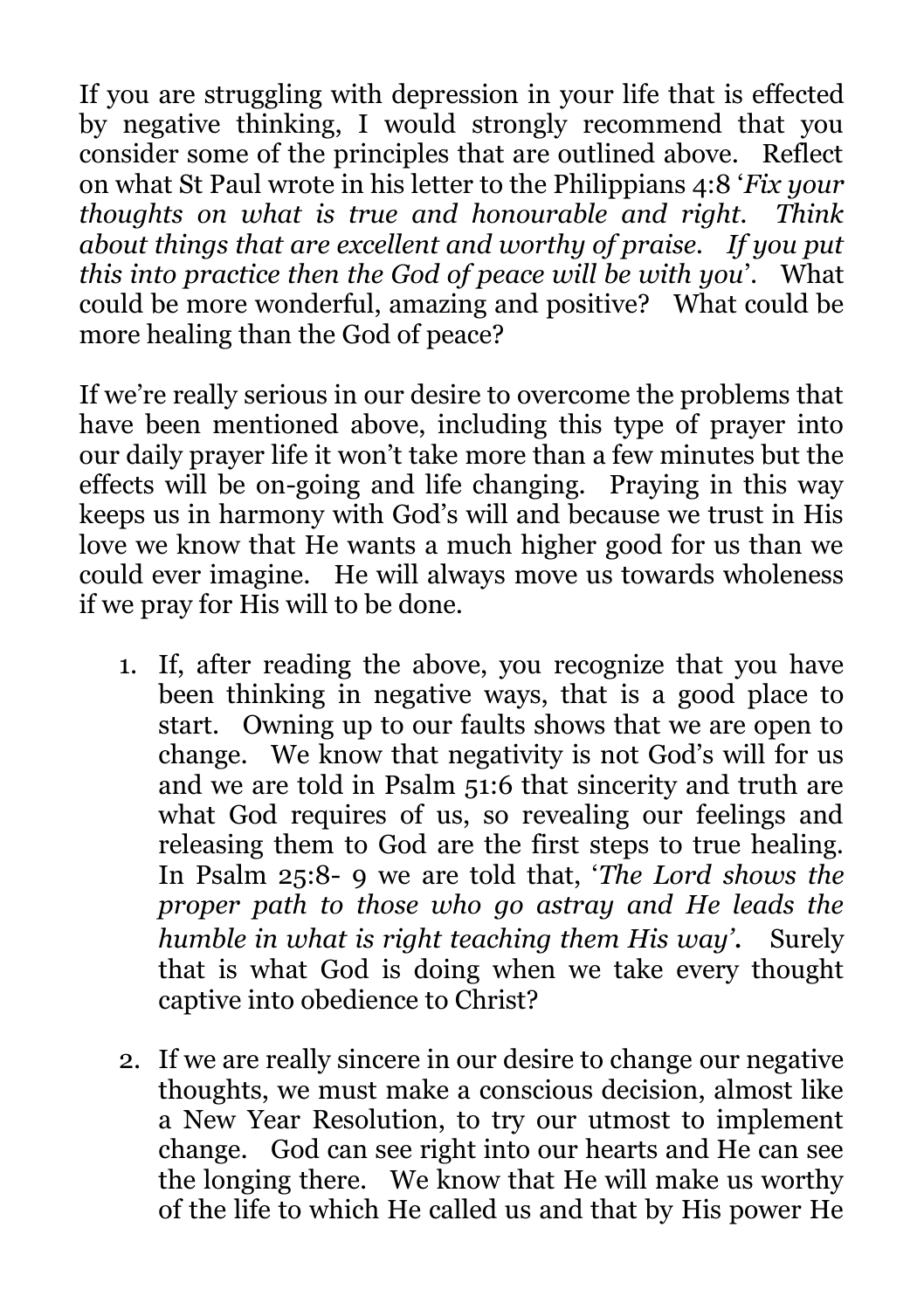will fulfil all our good intentions and faithful deeds, 2 Thessalonians 1:11.

- 3. Recognize that it will be difficult to try changing things that we have been doing over a lifetime, they are inherent within us but with God nothing is impossible. The key here is, not by our power or by our might but by God's Holy Spirit.
- 4. Once we have opened up to God and released our feelings and our wrong way of thinking, it is a good thing to say sorry to God for thinking inappropriately. Psalm 51 is a great prayer of repentance and if we say it humbly and sincerely, God will surely listen.
- 5. Before we open our eyes each morning pray in accordance with Ephesians 6 and '*put on the spiritual armour of God*'. Continue on in prayer asking for God's blessings on the day ahead and request that He will give you the grace to '*take every thought captive and bring it into obedience to Christ*'. Thank Him that moment by moment He is renewing your mind and changing the way that you think.
- 6. Understand that the enemy will try to disarm you by constantly planting pessimistic thoughts, ideas and impulses into your mind but although this is to be expected, stand firm on God's promises. Don't lose heart even if you feel you're not doing too well. Realise by faith that God is leading you along the proper path and teaching you His way. The old adage is true, practice makes perfect.
- 7. Keep enduring and gradually you'll see that you're able to recognize the things that creep into your mind that are not in keeping with. God's Word. For instance, Satan will constantly remind you of old hurts that once had the power to hurt and upset you. You are now able to bring that situation before God and thank and praise Him that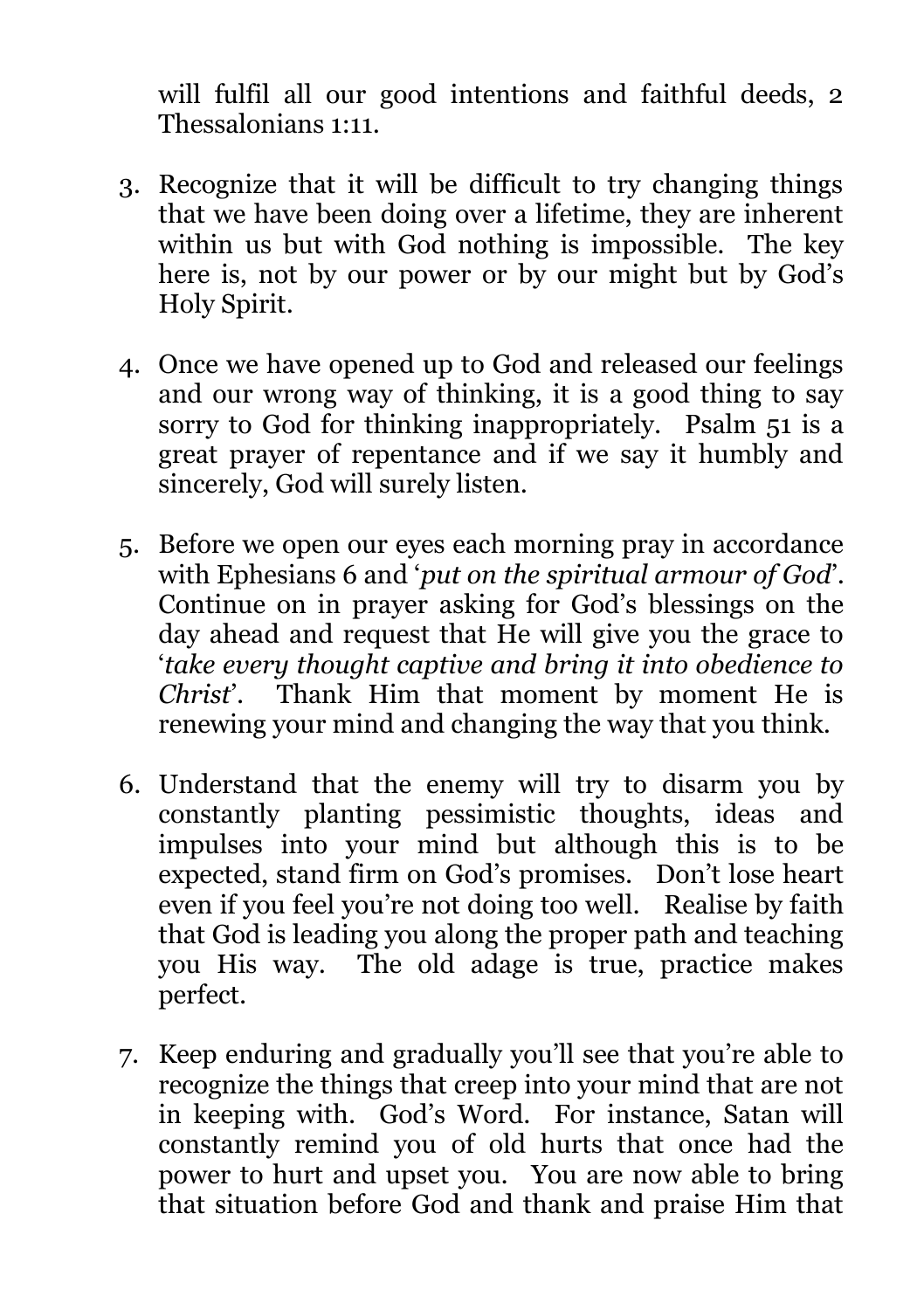you've forgiven the people involved and that all that hurt is now under the shed blood of Jesus.

8. When negative thoughts come through, as they will surely do, don't hesitate for a moment to allow them to gain house room. Immediately we see that they're not in line with God's word, replace them with God's word. If possible say it aloud.

Before I came into a full understanding of the powerful and positive impact that this teaching could have in my life, it is fair to say that I could be '*problem centred*' rather than '*God centred*' and so if I hesitated to do something because of a pain problem, I just accepted that. Now I am able to counteract that idea with, '*I can do all things through Christ who strengthens me'*, Philippians 4:13. '*God's strength is made great in my weakness',*  2 Corinthians:12:8 or '*By His stripes I am healed*', Isaiah 53:5.

I think the important thing to point out in this, is that this is not an overnight solution. God wants us to be obedient to Him and to appropriate His promises in scripture where relevant but He also wants us to persevere. Human obedience and perseverance is praiseworthy but obedience and perseverance in the power of the Holy Spirit is even more powerful because then we are allowing God to partner with us to bring us into even greater blessings and into accord with God's holy will.

I can honestly testify that the practice of the above methods in my own life has enabled me to overcome depression, fear, anxiety and even deep seated pain problems.

Try to take time to read God's word and try to memorize passages and promises that you can claim and use when you detect negative thoughts that try to influence you.

When you spend time alone with God, reflect on scripture passages that are gentle and reassuring i.e. Philippians 4:8. Ask God to make these words take root in your heart. If we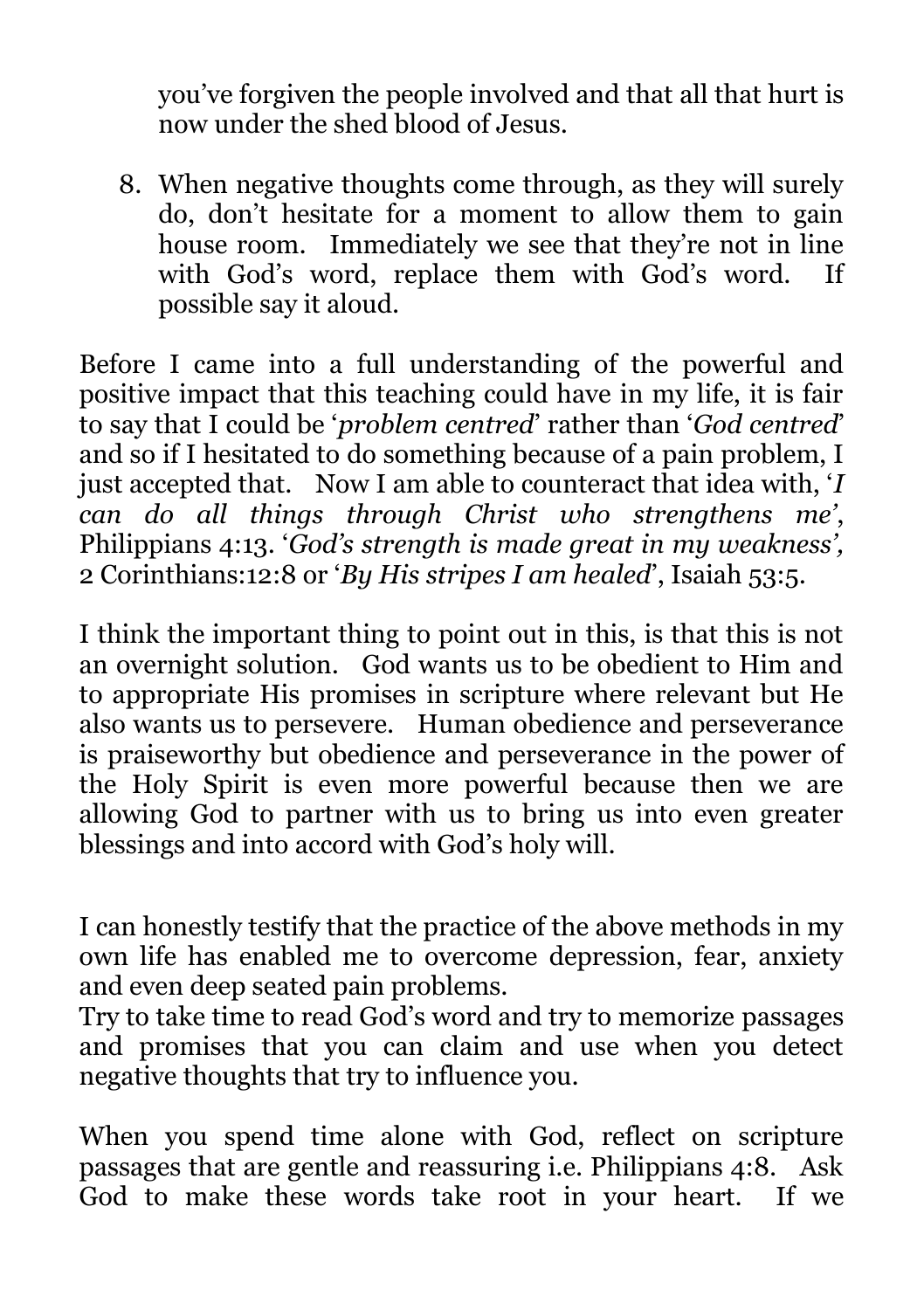assimilate these words they create a wonderful and healing peace within and around us. This reassures us of the presence of Christ.

When we visualize the living Christ beside us, we can understand that He's praying along with us and prohibiting dark thoughts that would seek to oppress us. Never give up for the blessings that you receive will be more than you ask for or even imagine and remember that even though you feel you've a long way to go, '*He who began a good work within you will bring it to completion*…' Philippians 1:6.

If you are deeply committed to changing negative thought patterns, '*let God transform you into a new person by changing the way that you think*'. If we pray in this way we can be assured that we're praying in accord with God's word and will and in doing so we '*will know how good and pleasing and perfect His will really is'.* Romans 12:2

In this way we know that our prayers will be answered and the consequences will help us and others to be the people that God wants us to be. To Him be glory and power for ever.

Phil Garrett

Recommended Reading:

Shattering the Strongholds by Liberty Savard